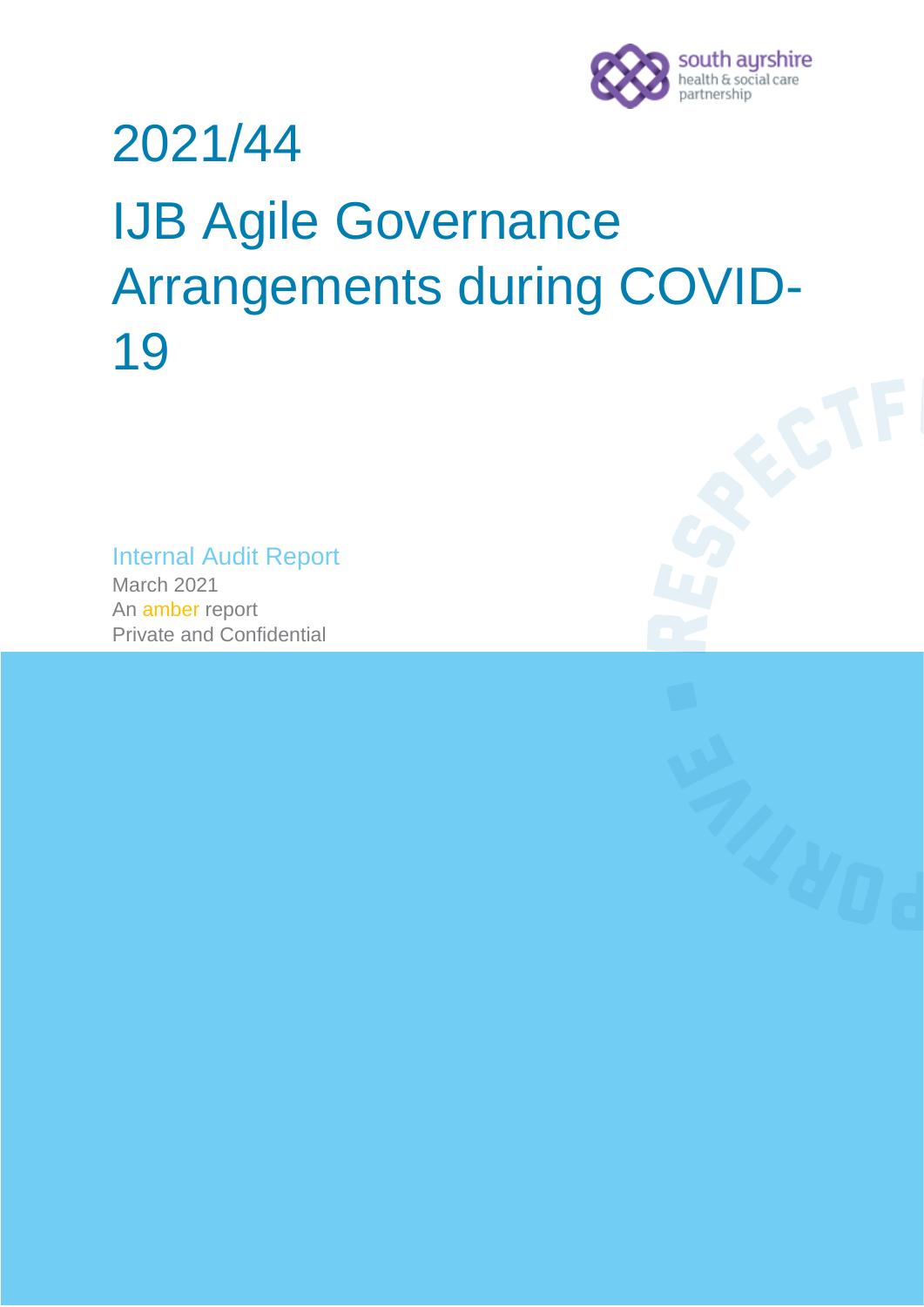## **Contents**

## <span id="page-1-0"></span>**Distribution**

Chief Officer South Ayrshire Health and Social Care Partnership IJB Section 95 Officer Senior Manager (Planning & Performance), HSCP IJB Members

For information: Chief Executive SAC Chief Executive NHSAAA SAC Members

# <span id="page-1-1"></span>**Responsibilities**

Internal Audit is an independent review activity. It is not an extension of, or a substitute for, management. Internal Audit is free from undue influence or other pressures affecting its independence and to that end:

- Internal Audit has a direct reporting line to the Depute Chief Executive/Director People and to the Council's Audit and Governance Panel in its role as the Council's audit committee;
- the Chief Internal Auditor has unfettered access to the Chief Executive;
- the Chief Internal Auditor meets regularly with the Chairperson of the audit committee;
- the Chief Internal Auditor attends all audit committee meetings; and
- all audit reports are issued directly by, and in the name of, Internal Audit.

This report is written for the attention of management and has been prepared in accordance with the Internal Audit Charter which was approved by the Audit and Governance Panel 20 March 2019 and is available on the Council intranet.

Service Directors are responsible for ensuring that internal control arrangements are sufficient to address the risks facing their services.

Line management is responsible for maintaining internal control, including the maintenance of proper accounting records and other management information suitable for running the affairs of the Council.

Internal Audit will offer advice on, but cannot assume responsibility for, the implementation of recommendations.

Subsequent management assurances that internal audit recommendations have been implemented are taken to mean that suitable evidence is available to verify such assurances.

Internal auditors will comply with the Public Sector Internal Audit Standards.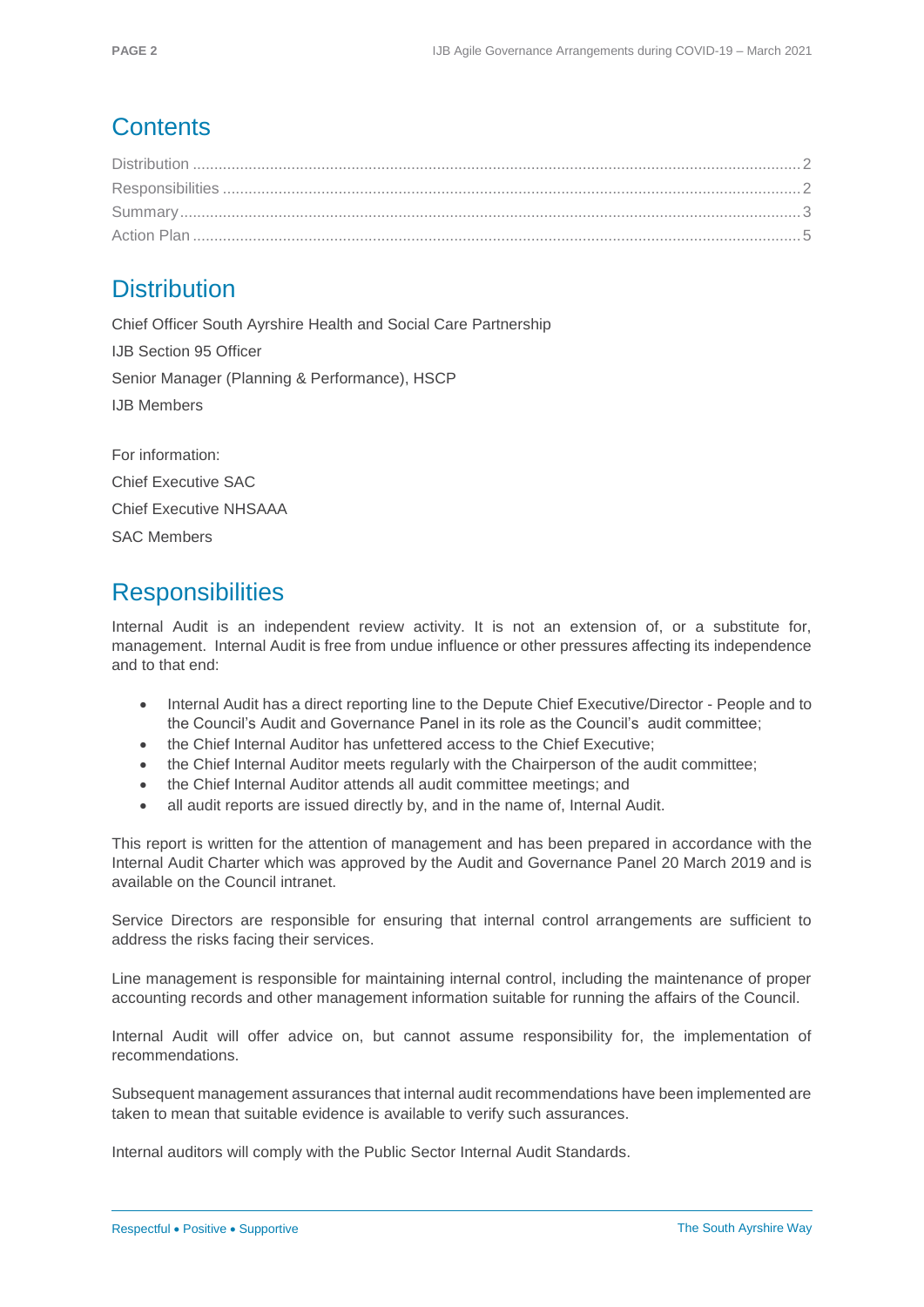# <span id="page-2-0"></span>**Summary**

#### **Aims and Objectives**

This audit assignment is included in the revised internal audit plan for South Ayrshire Integration Joint Board (IJB) for 2020/21. The aim of the audit is to review the IJB's governance approach to agile and remote working in light of COVID-19, and identify any potential areas for improvement going forward where such arrangements continue to be used in future.

#### **Background**

On 25 March 2020, the IJB approved the following delegated authority arrangements as a result of the COVID-19 pandemic:

*The Integration Joint Board approved the delegated authority for the Chief Officer and S95 Officer to take decisions for the period of the COVID-19 Pandemic in respect of those matters that would normally require IJB Board approval, subject to consultation with the Chair and Vice Chair of the Board, and in addition where the matter relates to the NHS or the Council after consultation with the Chief Executives of the NHS and Council respectively as required and to report such decisions to the first available Board.*

After a short period of disruption to meetings until the summer recess, all subsequent meetings of the IJB and the IJB Performance and Audit Committee (PAC) moved to teleconferencing using Microsoft Teams.

#### **Audit Opinion**

A reasonable assurance opinion can be given on the system of control. Key controls are not operating in all areas within the scope of the assignment. The level of risk that good governance is not maintained during remote working is medium.

#### **Key Findings**

During the course of the audit it was determined that the above delegated authority arrangements were not used in practice, as IJB meetings were primarily able to continue. Two meetings of the IJB were cancelled and one meeting of the PAC was cancelled prior to the summer recess of 2020. All other meetings have since continued as planned, albeit remotely. However, during 2020-21, there were no directions issued to either SAC or NHSAAA. While the IJB is not alone in this<sup>1</sup> , it would be expected under normal operating conditions that directions from the IJB to the delivery partners would be in place. **(Action 1)**

The IJB has used MS Teams as the platform for all meetings held via teleconferencing. COVID-19 legislation does not specify that exclusion of press and public is permissible for IJBs, only local authorities. This implies that press and public should continue to be given the opportunity to attend such meetings, and creates a risk that the IJB may not been seen to be as open and transparent as possible. Using the same seven responses from other IJBs, as well as other IJBs identified during testing, it was noted that varying degrees of public engagement were achieved by IJBs during the period of the pandemic to date and that greater opportunity should be provided for this going forward. **(Actions 2 & 3)**

As this review covered governance arrangements, consideration was given to the arrangements for the reporting of progress against the Ministerial Strategic Group (MSG) action plan regarding progress with integration. It was noted that the MSG action plan (which contained 31 action points) continued to be reported to both the Three-Way Strategic Group (most recently reported September 2020) as well as the PAC (most recently reported December 2020). It is important that officers continue to provide

 $\overline{a}$ <sup>1</sup> A questionnaire was issued to other IJBs throughout Scotland, and seven responses were received. On the question of whether directions had been issued during 2020/21, five responded. Four had issued directions (80%), one had not (20%).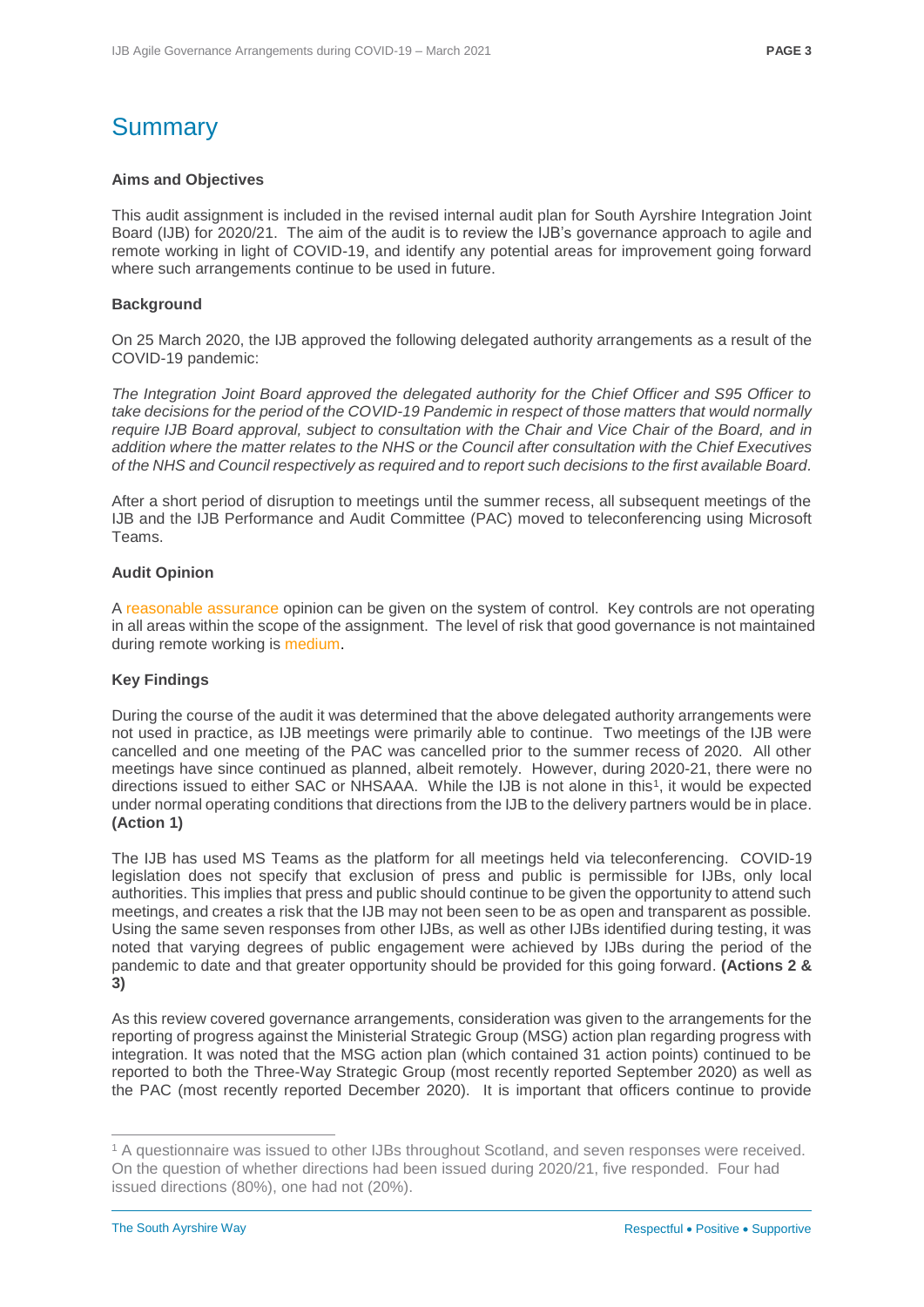progress reports against this action plan, especially as some actions may have been delayed as a result of COVID-19. **(Action 4)**

#### **Next steps**

The audit gave rise to four recommendations, which management have agreed to implement:

- 0 high risk
- 2 medium risk
- 2 low risk

The main recommendations relate to issuing of directions, and public engagement in IJB and PAC meetings. Unless these recommendations are addressed, there is a risk that the IJB does not maintain appropriate levels of governance. More detail on these recommendations is shown in the Action Plan.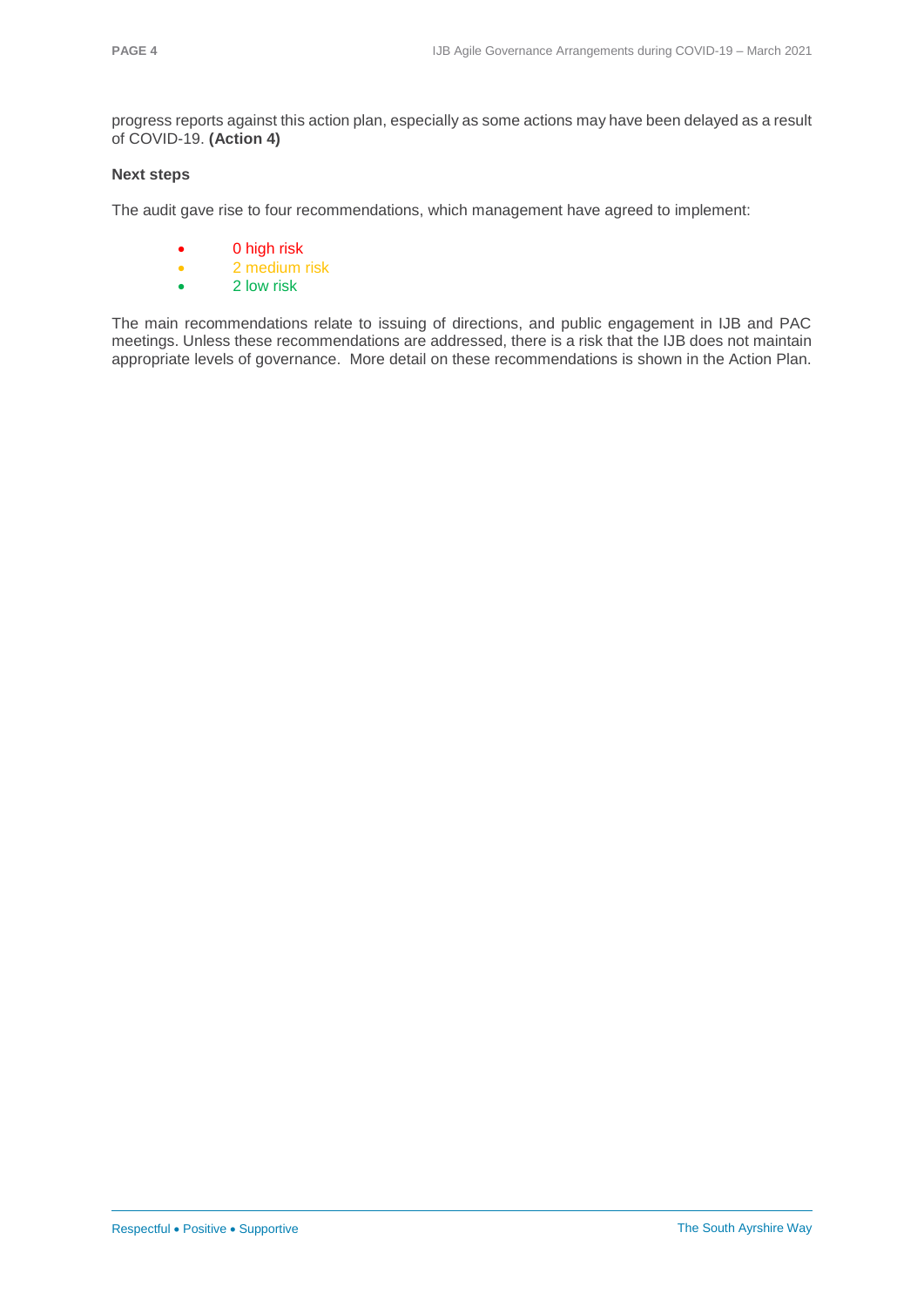### Action Plan

Management assurances that internal audit recommendations have been implemented are taken to mean that suitable evidence is available to verify such assurances.

high risk: action needs to be taken as soon as possible to address a weakness that fundamentally undermines the control system

medium risk: action is required within a short period of time to address a significant deficiency in the control system

low risk: action is required by the agreed date to address a weakness in the control system

This Action Plan has been discussed and agreed with the appropriate officers noted below.

<span id="page-4-0"></span>

| references                        | <b>Action</b>                                                                                                                                                                                                                                                 | <b>Observation</b>                                                                                                                                                                                                                                                                                                                                                                                                                                                                                                                                                                                                                                                                                                                                                                                                                                                                                                                                                                               | <b>Risk</b>                                                                                                                                                                                                                                                                                                                                              | grade         | <b>Management</b><br><b>Response</b>                                                                                                                                                                                                                                                                                                                                                                                                                    | responsibility<br>and due date                                                                                                     |
|-----------------------------------|---------------------------------------------------------------------------------------------------------------------------------------------------------------------------------------------------------------------------------------------------------------|--------------------------------------------------------------------------------------------------------------------------------------------------------------------------------------------------------------------------------------------------------------------------------------------------------------------------------------------------------------------------------------------------------------------------------------------------------------------------------------------------------------------------------------------------------------------------------------------------------------------------------------------------------------------------------------------------------------------------------------------------------------------------------------------------------------------------------------------------------------------------------------------------------------------------------------------------------------------------------------------------|----------------------------------------------------------------------------------------------------------------------------------------------------------------------------------------------------------------------------------------------------------------------------------------------------------------------------------------------------------|---------------|---------------------------------------------------------------------------------------------------------------------------------------------------------------------------------------------------------------------------------------------------------------------------------------------------------------------------------------------------------------------------------------------------------------------------------------------------------|------------------------------------------------------------------------------------------------------------------------------------|
| No: 1<br>Pentana:<br>IA2021/44/01 | Greater<br>use<br>should be made of<br>directions to SAC<br>NHSAAA,<br>and<br>and<br>where<br>necessary<br>appropriate<br>training should be<br>carried out with<br>officers of<br>the<br>HSCP to ensure<br>greater<br>and<br>awareness<br>use of directions. | Emergency delegated authority powers granted to the<br>IJB Chief Officer and Section 95 Officer in March 2020<br>were not utilised.<br>The functioning of the IJB and the PAC continued<br>relatively undisrupted, however no directions were<br>issued to either SAC or NHSAAA.<br>Three IJB approval papers were identified which<br>highlighted that a direction should be issued:<br>IJB Budget 2020-21 (approved March 2020)<br>notes that directions are required to both SAC and<br><b>NHSAAA</b><br>South Ayrshire Alcohol and Drug Partnership<br>Funding Allocations 2020-2021 (approved June<br>2020) notes that directions are required to both<br>SAC and NHSAAA<br>Exploitation<br>2020-2025<br>Sexual<br>Strategy<br>$\bullet$<br>(approved September 2020) notes that directions<br>are required to both SAC and NHSAAA.<br>For two of the three approvals, the IJB minutes note<br>that Directions will be issued. Internal Audit were<br>advised that this did not take place. | The IJB may not<br>be following the<br>Scottish<br>Government's<br>guidance<br>in<br>relation<br>to<br><b>Directions</b><br>from<br>Integration<br>Boards to Health<br>Boards and Local<br>Authorities<br>(published<br>January 2020).<br>Collaboration<br>and<br>communication<br>not<br>be<br>may<br>optimised<br>with<br><b>SAC</b><br>and<br>NHSAAA. | <b>Medium</b> | A Pan Ayrshire HSCP<br>working group has<br>been set up to develop<br>a standardised<br>approach to directions.<br>This piece of work will<br>be undertaken this<br>year with a fully<br>imbedded process in<br>place by 31 <sup>st</sup> of March<br>2022. Directions will<br>be issued for Budget<br>21-22 to partners in<br>April 21, following<br>recent approval of the<br>budget for 21-22.<br>Awareness raising<br>with management has<br>begun. | <b>Chief Finance</b><br>Officer HSCP<br>and Senior<br>Manager<br>(Planning and<br>Performance)<br><b>HSCP</b><br><b>March 2022</b> |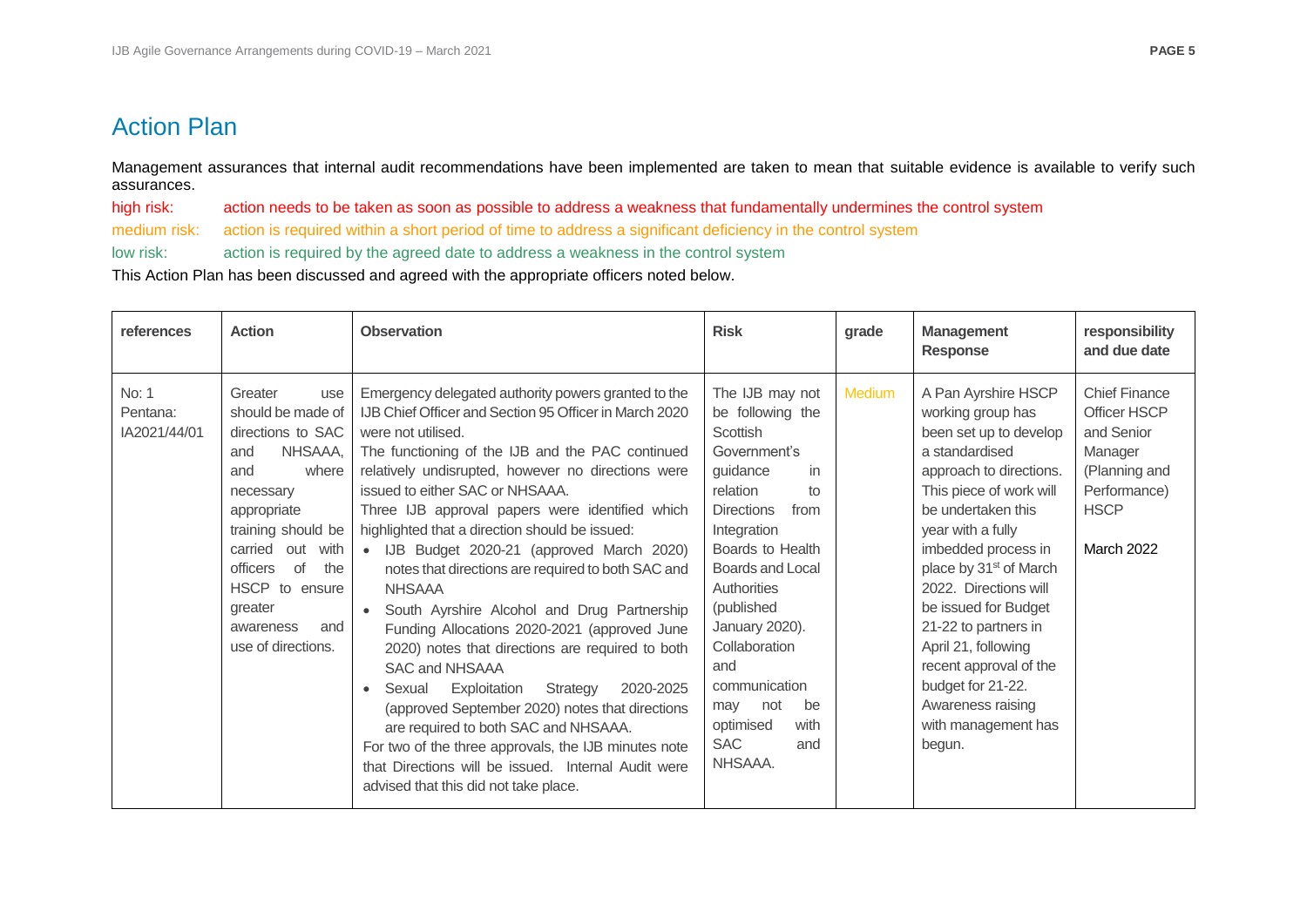| references                               | <b>Action</b>                                                                                                                                                                                                       | <b>Observation</b>                                                                                                                                                                                                                                                                                                                                                                                                                                                                                                                                                                                                                                                                                                                                                                              | <b>Risk</b>                                                                                                                         | grade         | <b>Management</b><br><b>Response</b>                                                                                                                                                                                                                        | responsibility<br>and due date                                                         |
|------------------------------------------|---------------------------------------------------------------------------------------------------------------------------------------------------------------------------------------------------------------------|-------------------------------------------------------------------------------------------------------------------------------------------------------------------------------------------------------------------------------------------------------------------------------------------------------------------------------------------------------------------------------------------------------------------------------------------------------------------------------------------------------------------------------------------------------------------------------------------------------------------------------------------------------------------------------------------------------------------------------------------------------------------------------------------------|-------------------------------------------------------------------------------------------------------------------------------------|---------------|-------------------------------------------------------------------------------------------------------------------------------------------------------------------------------------------------------------------------------------------------------------|----------------------------------------------------------------------------------------|
| <b>No: 2</b><br>Pentana:<br>IA2021/44/02 | Technology<br>should be used to<br>its full functionality<br>to ensure the IJB<br>is including press<br>and public as far<br>as possible.                                                                           | IJB and PAC have been held via MS Teams during<br>the period of teleconferencing. This platform allows for<br>greater flexibility to include press and public in the<br>meetings. Of the seven IJBs who responded to the<br>questionnaire, and two others identified during testing<br>(nine in total):<br>Four do not have live or recorded<br>$\bullet$<br>conferencing, nor do they invite the public to<br>attend the remote meeting.<br>Three IJBs livestreamed their meetings, and<br>retain these for viewing after the event also.<br>One IJB did not invite the public to attend, but<br>$\bullet$<br>recorded meetings were available to view<br>after the event (on YouTube).<br>One IJB invites members of the public to<br>attend, but does not have live or recorded<br>meetings. | There may be<br>reputational<br>damage if the IJB<br>is not seen to be<br>maximising<br>opportunities for<br>public<br>involvement. | <b>Medium</b> | The IJB will make its<br>meeting on 28 <sup>th</sup> April<br>2021 accessible to the<br>public via a MS<br>Teams link to those<br>who request it. A<br>technical solution has<br>not been found to<br>livestreaming although<br>we will look to<br>develop. | Senior<br>Manager<br>(Planning and<br>Performance)<br><b>HSCP</b><br>September<br>2021 |
| No: 3<br>Pentana:<br>IA2021/44/03        | A paper should be<br>presented to the<br>IJB to propose<br>how new working<br>arrangements will<br>be put in place to<br>enable<br>greater<br>public<br>engagement<br>during meetings of<br>the IJB and the<br>PAC. | The HSCP Senior Manager (Planning<br>and<br>Performance) is due to report to the IJB on agile<br>working experiences to date, and future plans for agile<br>working arrangements.<br>This paper should take into consideration the points<br>raised in this audit report, particularly in respect of the<br>governance arrangements and protocols which will be<br>adopted for meetings which include members of the<br>public.                                                                                                                                                                                                                                                                                                                                                                 | Working<br>arrangements<br>regarding public<br>engagement<br>may not be fit for<br>purpose.                                         | Low           | A report on the impact<br>of remote working on<br>governance, and<br>current/future actions<br>to improve this<br>(building on this<br>report) will go to the<br>IJB on 28th April 2021.                                                                    | Senior<br>Manager<br>(Planning and<br>Performance)<br><b>HSCP</b><br>April 2021        |